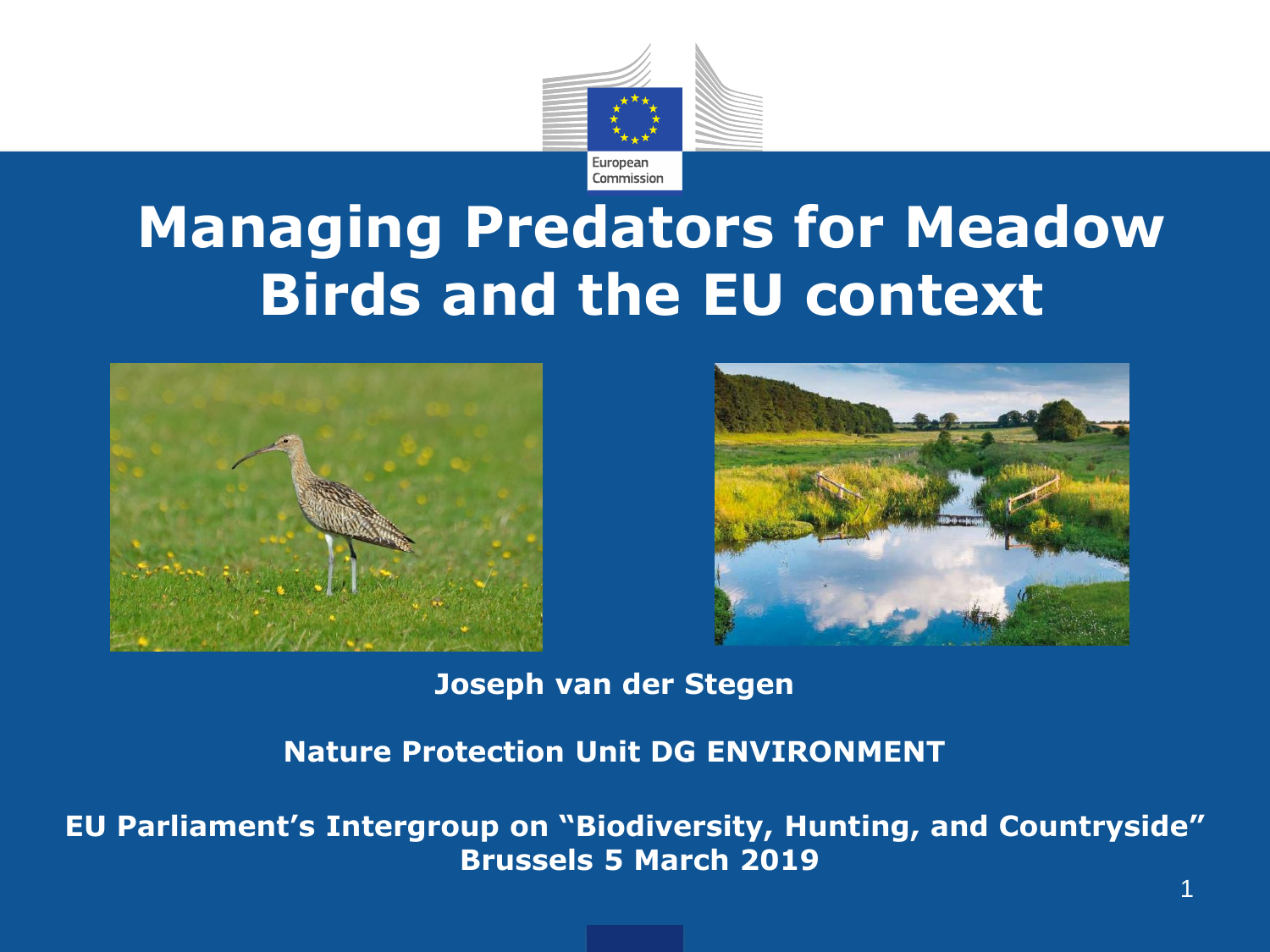



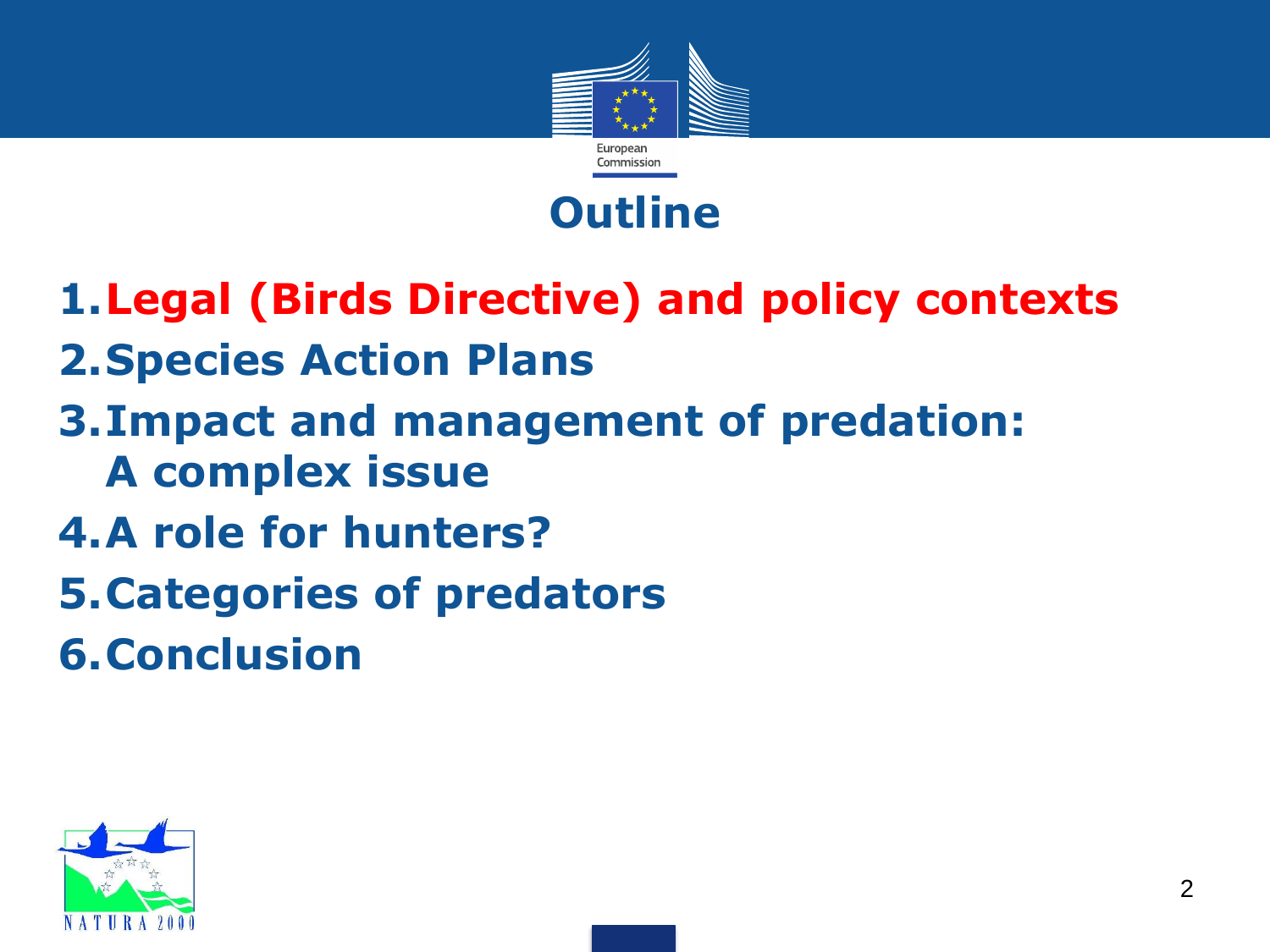

#### **1. Birds Directive:**

- 1. Protects **all** bird species,
- 2. Covers the **protection**, **management** and **control** of them,
- 3. Overall objective: **maintain the populations**  in the EU at a level which corresponds to their ecological, scientific and cultural requirements



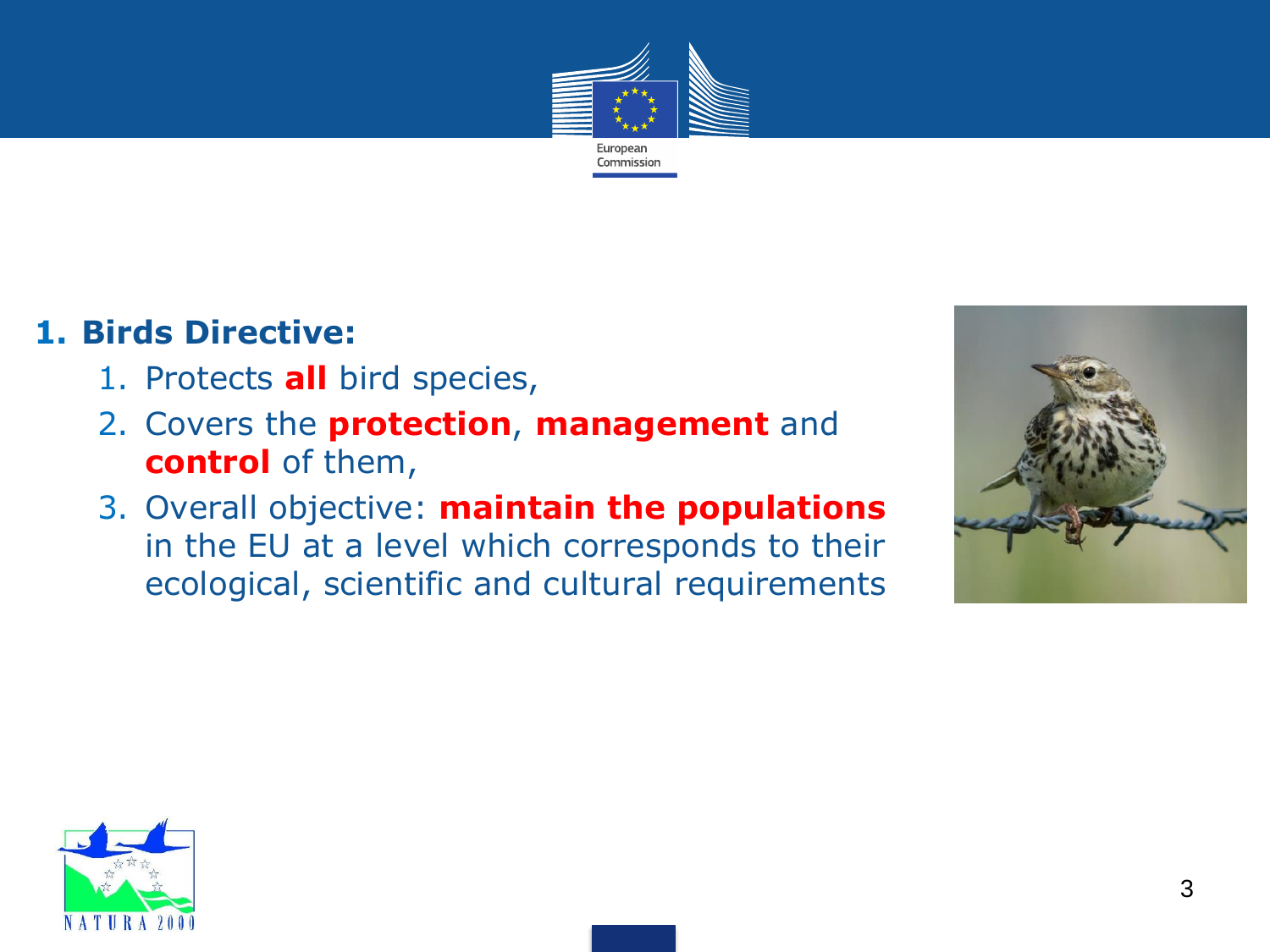

## **Architecture of the Birds Directive**

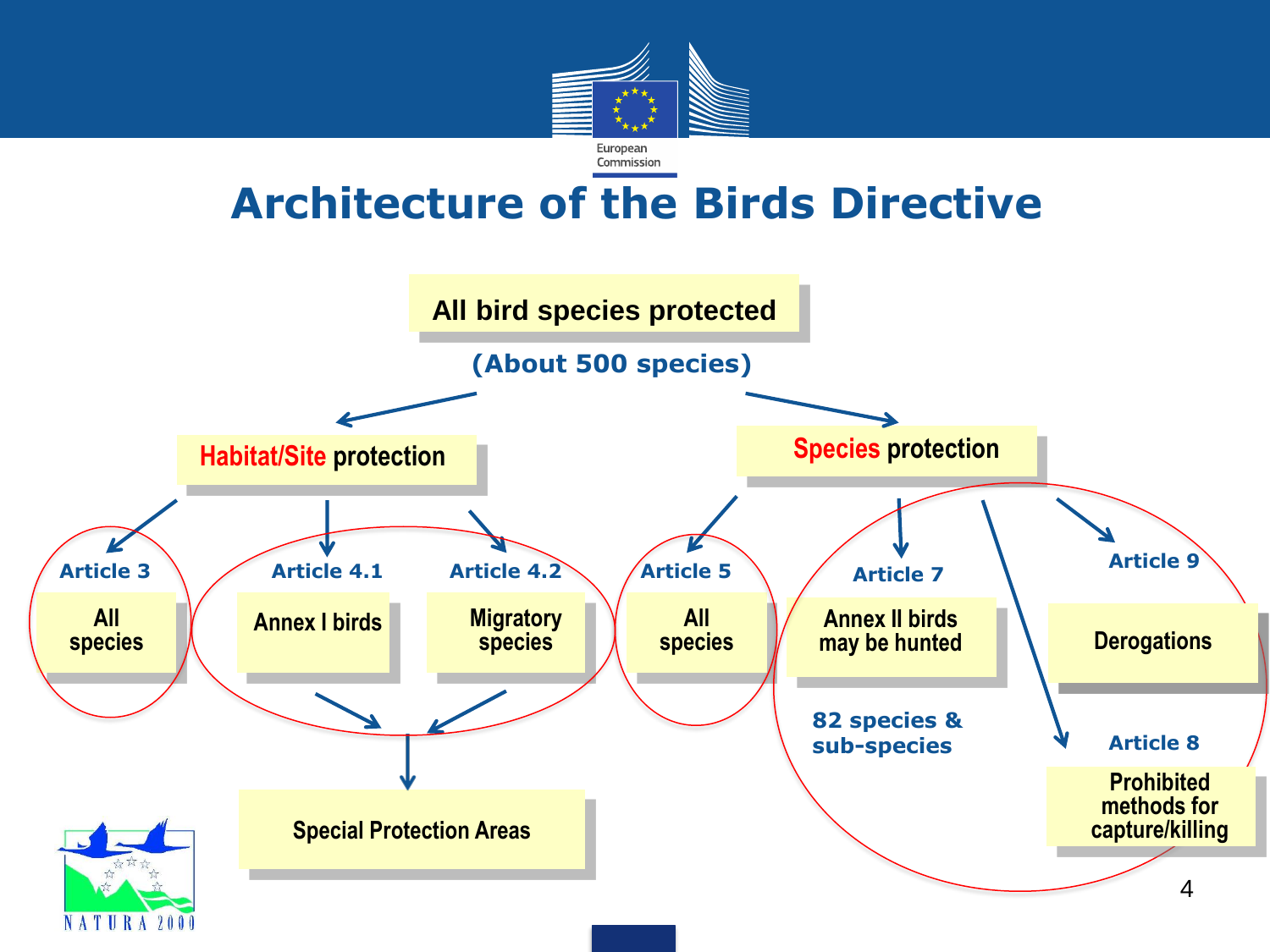

- **2. EU Biodiversity Strategy:** halting the loss of biodiversity and ecosystem services
	- 1. Target 1: Protect species and habitats => Natura 2000 network
	- 2. Target 3: Achieve more sustainable agriculture and forestry => wider countryside



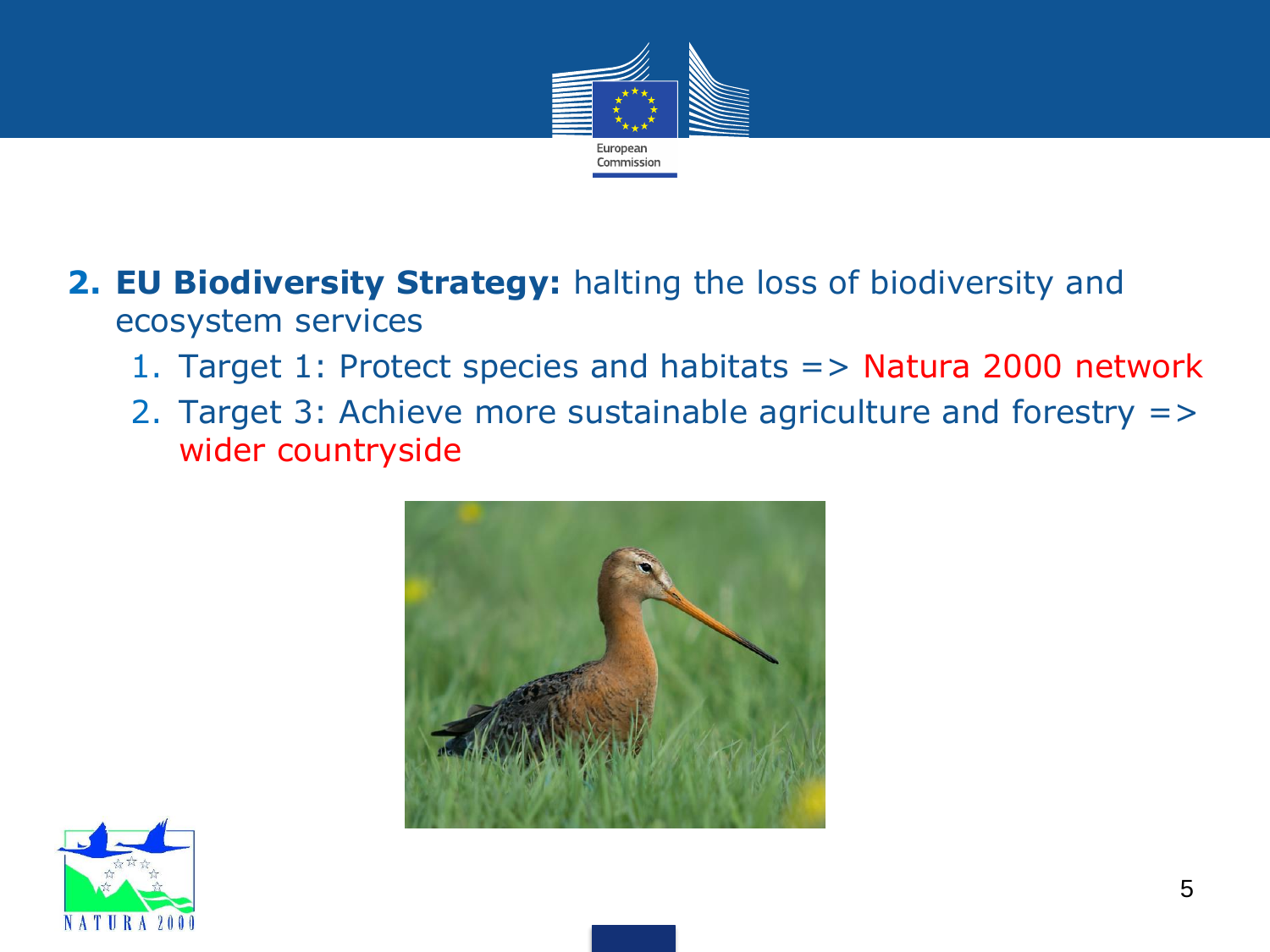

#### **3. Status and trends of birds** in the EU (2008-2012) => major decline for farmland birds

**Common farmland birds indicator**, Europe, single European species habitat classification, 1980-2016





Source of the data: EBCC/BirdLife/RSPB/CSO





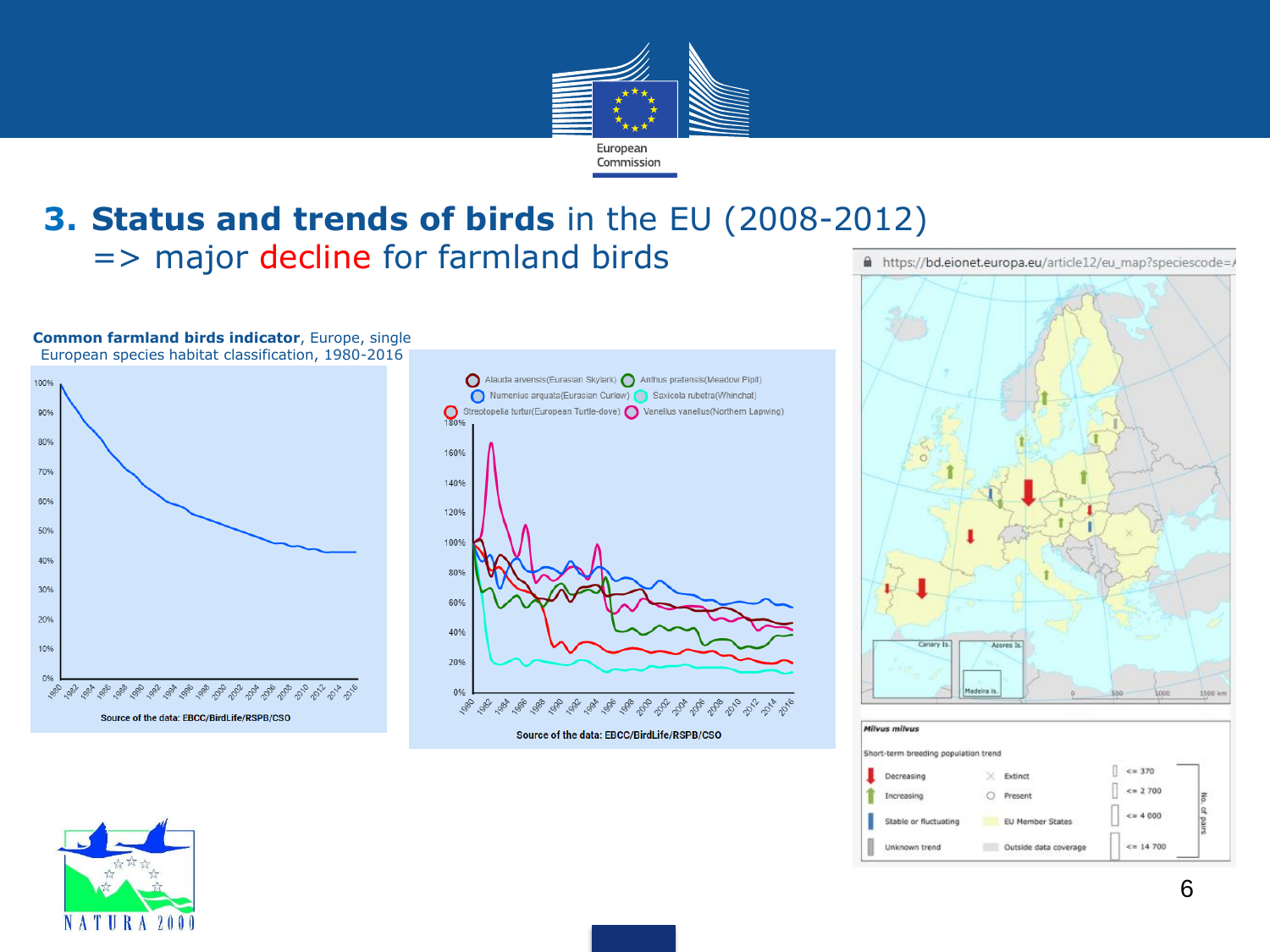



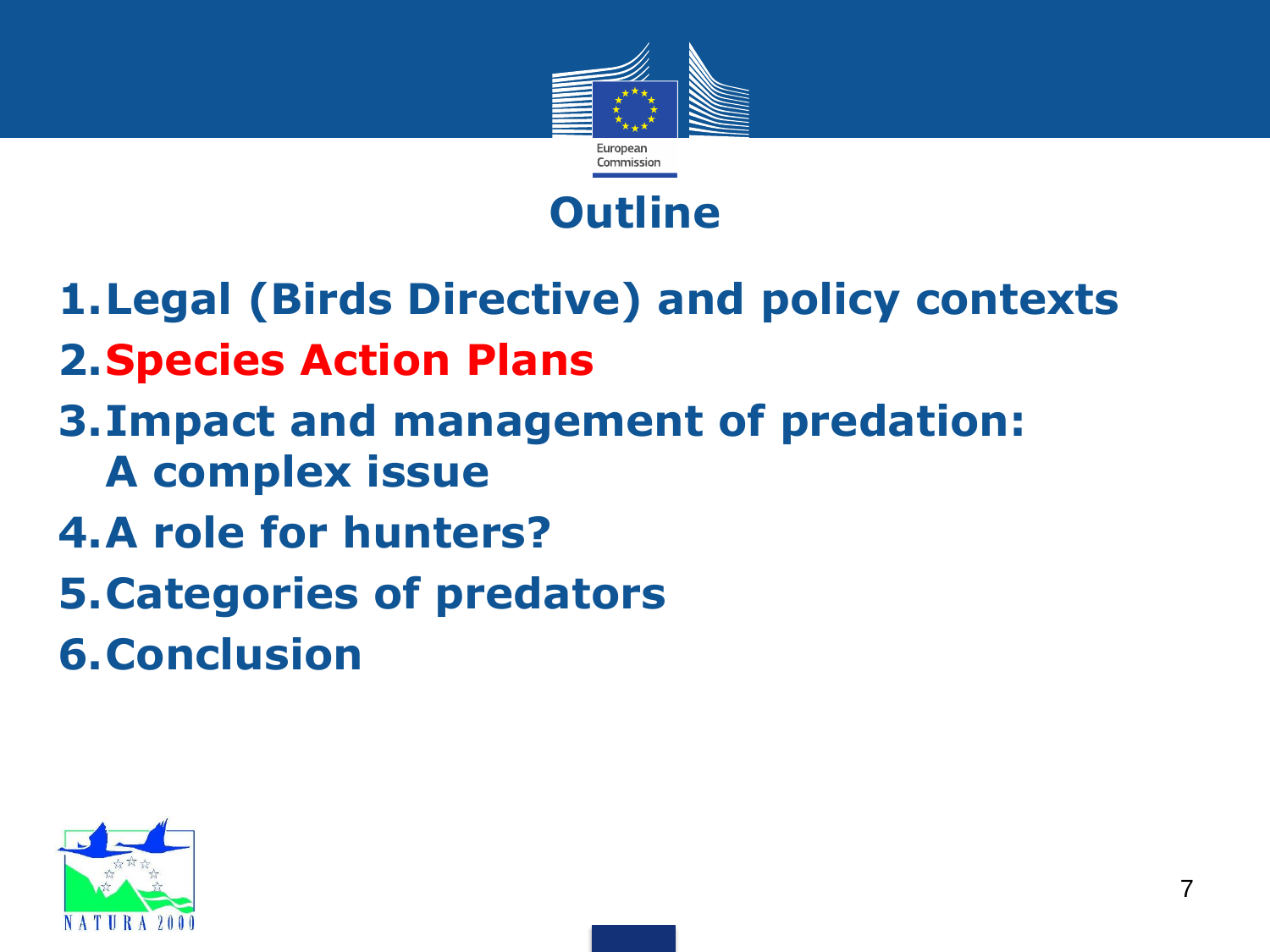

### 1. EU or International **Single Species Action/Management Plans**:

- 1. COM/EU support since 1993,
- 2. Not legally binding, management/planning tool,
- 3. Focus on Annex I birds but not only priority for LIFE funding,
- 4. Many meadow bird species covered: E. Curlew, Lapwing, Golden Plover, Redshank, Black-tailed Godwit, Great Snipe, Corncrake, Red Kite,
- 5. Address all threats and pressures: habitats' degradation, climate change, predation, disturbance, (hunting), etc.
- 2. Complementary approach: **Multi species Action Plan**  for the Conservation of **breeding** waders in wet grassland Habitats in Europe:
	- 1. Address the requirement of the species during the breeding season to improve the reproductive success,
	- 2. Protection and management of suitable habitats, reduction of losses by agriculture, predation management, awareness-raising, and governance of the Plan,
	- 3. Addresses a key side of the coin BUT need to address threats during the non-breeding season**,**
	- 4. For the huntable species: Hunting needs to be sustainable => Adaptive harvest management.



巅

Threatened Birds in the Furopean Union

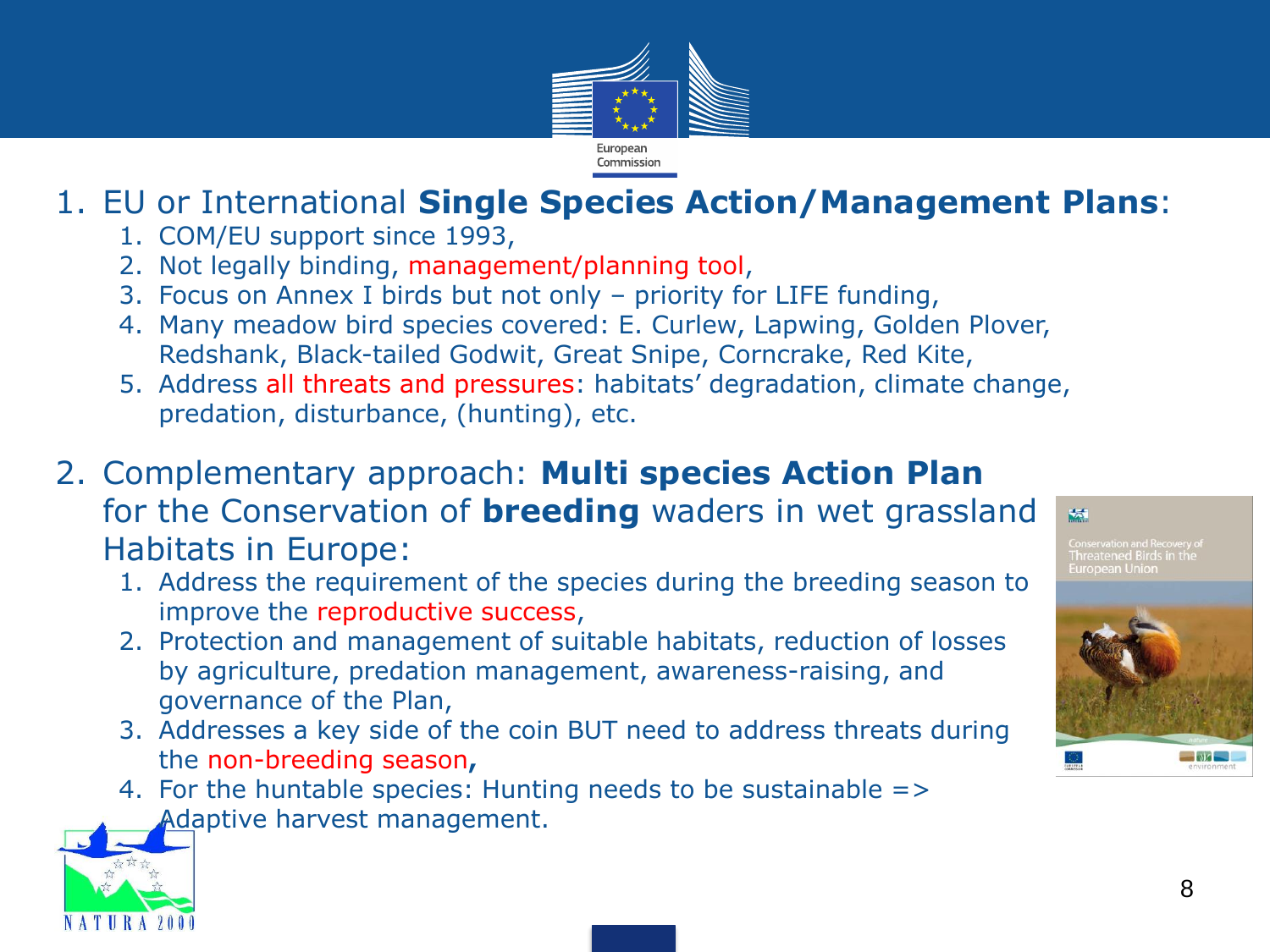

**1.Legal (Birds Directive) and policy context 2.Species Action Plans**

- **3.Impact and management of predation: A complex issue**
- **4.A role for hunters? 5.Categories of predators 6.Conclusion**



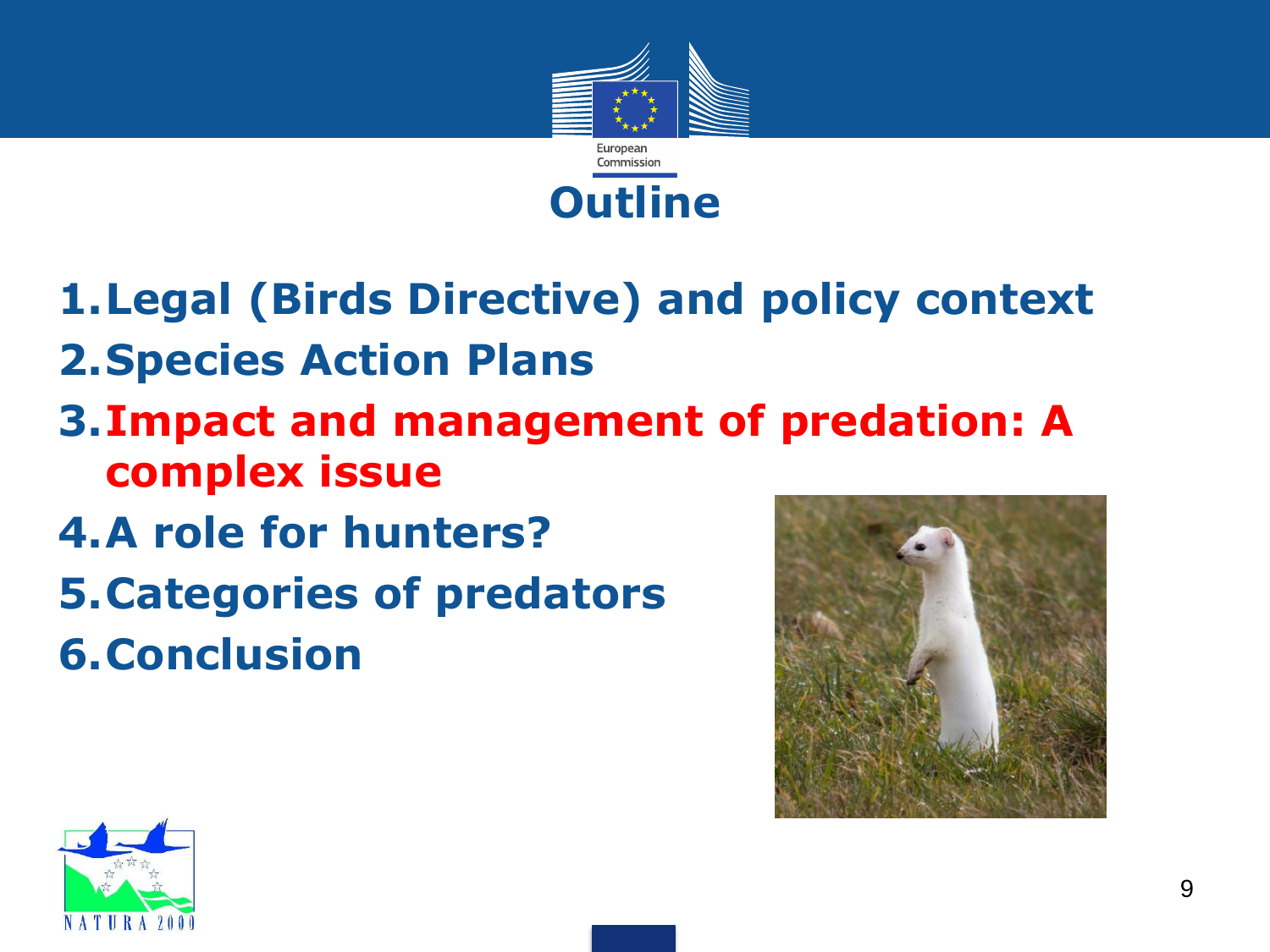

- 1. Breeding meadow birds: **main pressure = agriculture** but predation can be a problem,
- **2. Interactions** between threats**:**
	- 1. Loss of habitats  $\Rightarrow$  more time spent on collection of food => higher impact of predation,
	- 2. Degradation of habitats (e.g.  $early moving$ ) => less cover => higher impact of predation,



- **3. Prey-predator relationship**, impacted by human activities,
- 4. Prey and predator: complex interactions between species,
- 5. Predation: **understanding and monitoring.**

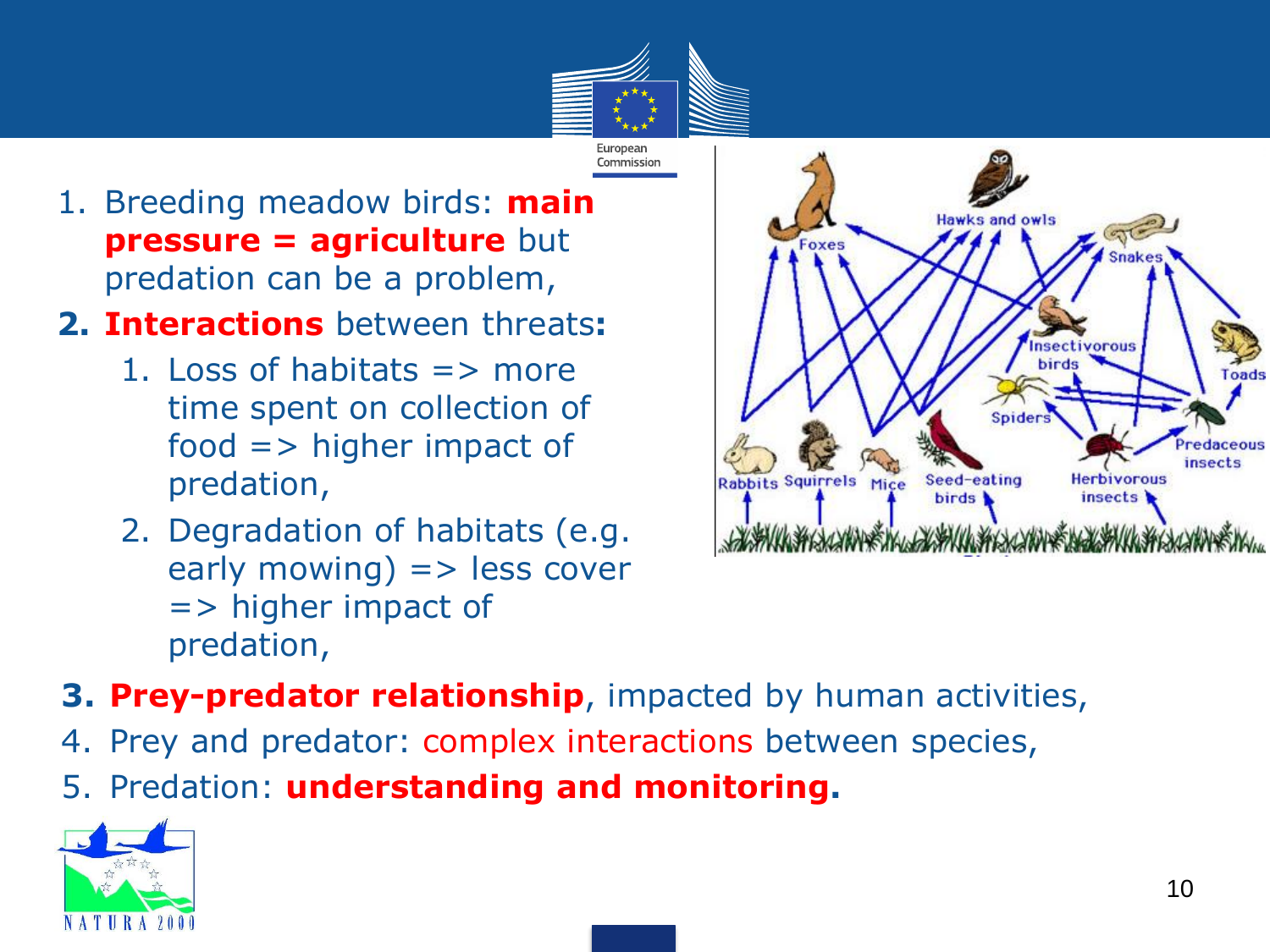



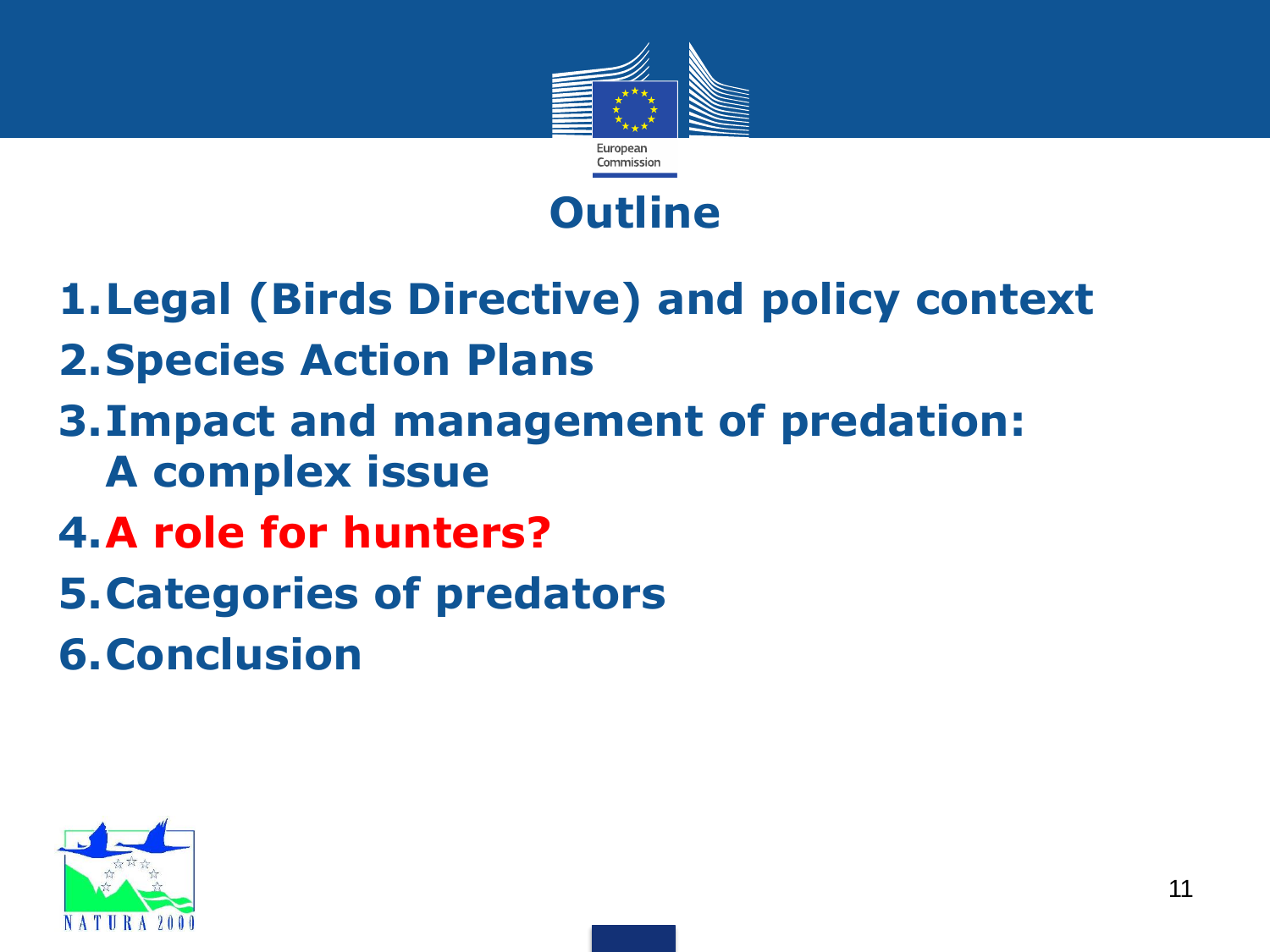

#### **1. Restoration and management of habitats of meadow birds:**

- 1. Hunting respectful of the ecosystem: beneficial for many nonhuntable species. Possible win-win situation,
- 2. High **responsibility** for hunters hunting migratory meadow birds: relation between breeding areas and staging/wintering area => Cross-border co-operation?





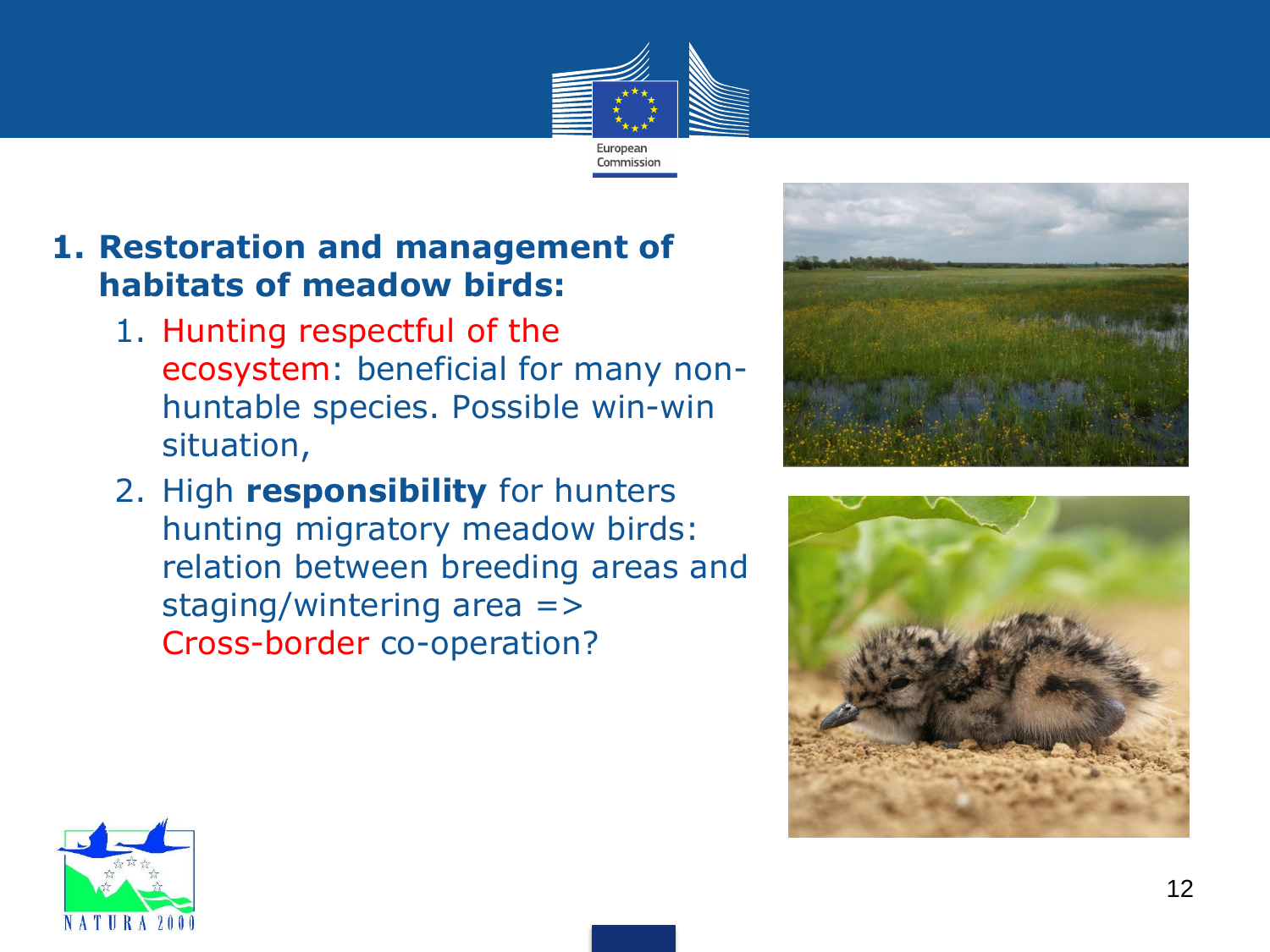

### **2. Predation management**:

- 1. To be carried out in a careful and balanced manner. Level of scrutiny in relation with the sensitivity of the predator at stake,
- 2. Awareness-raising and training needed,
- 3. Ideally in co-operation with authorities and NGO's: act strategically and join efforts,



- 3. Eradication: not an option, except for invasive species,
- 4. Act **legally**!
- **5. Multiple role**: surveillance, monitoring, control (and early notification/rapid eradication for invasive species),
- 6. Also management of animal and plant species degrading the habitats (eradication for invasive species) : Muskrat, Coypu, Water Primrose, etc.



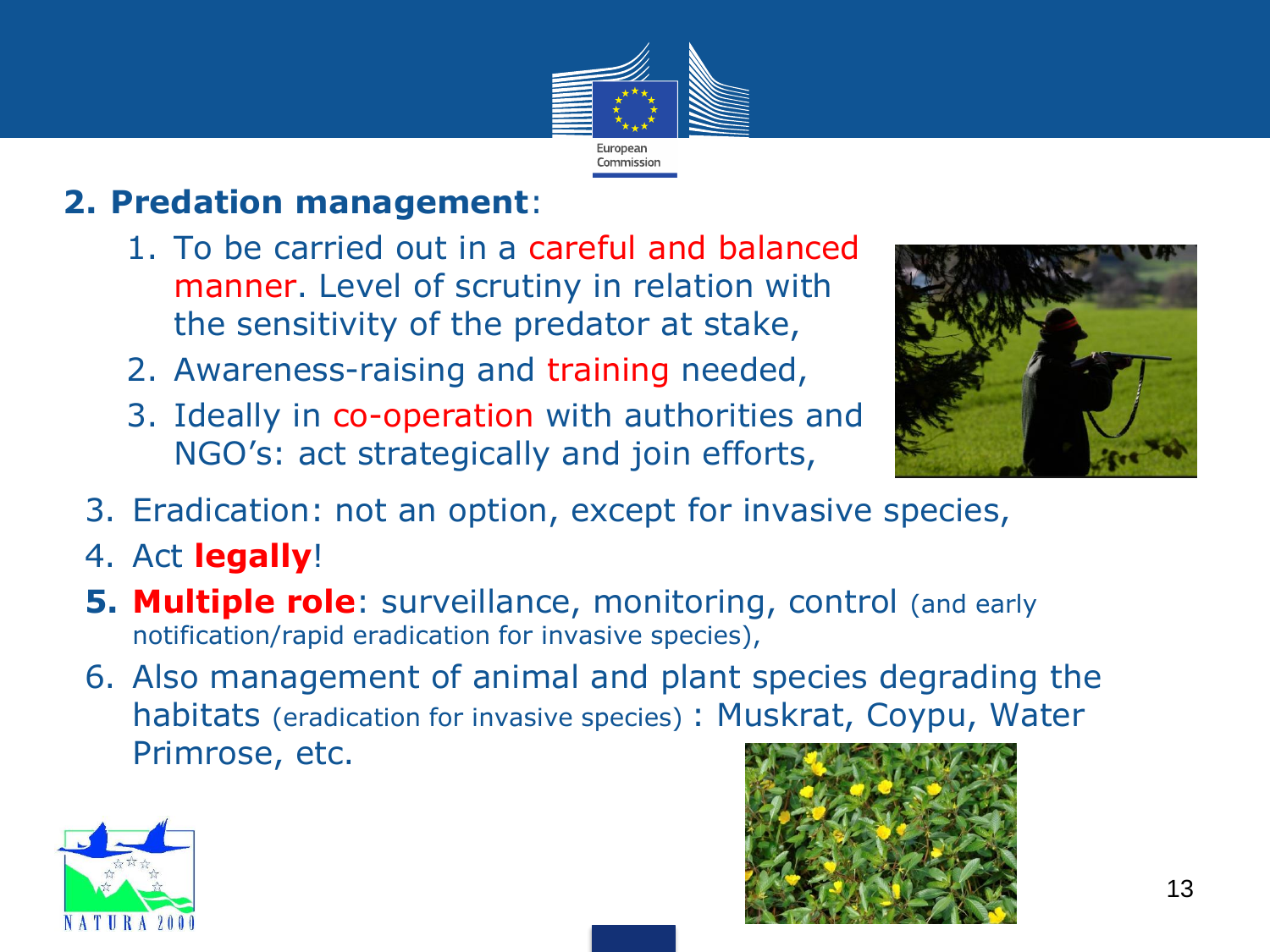



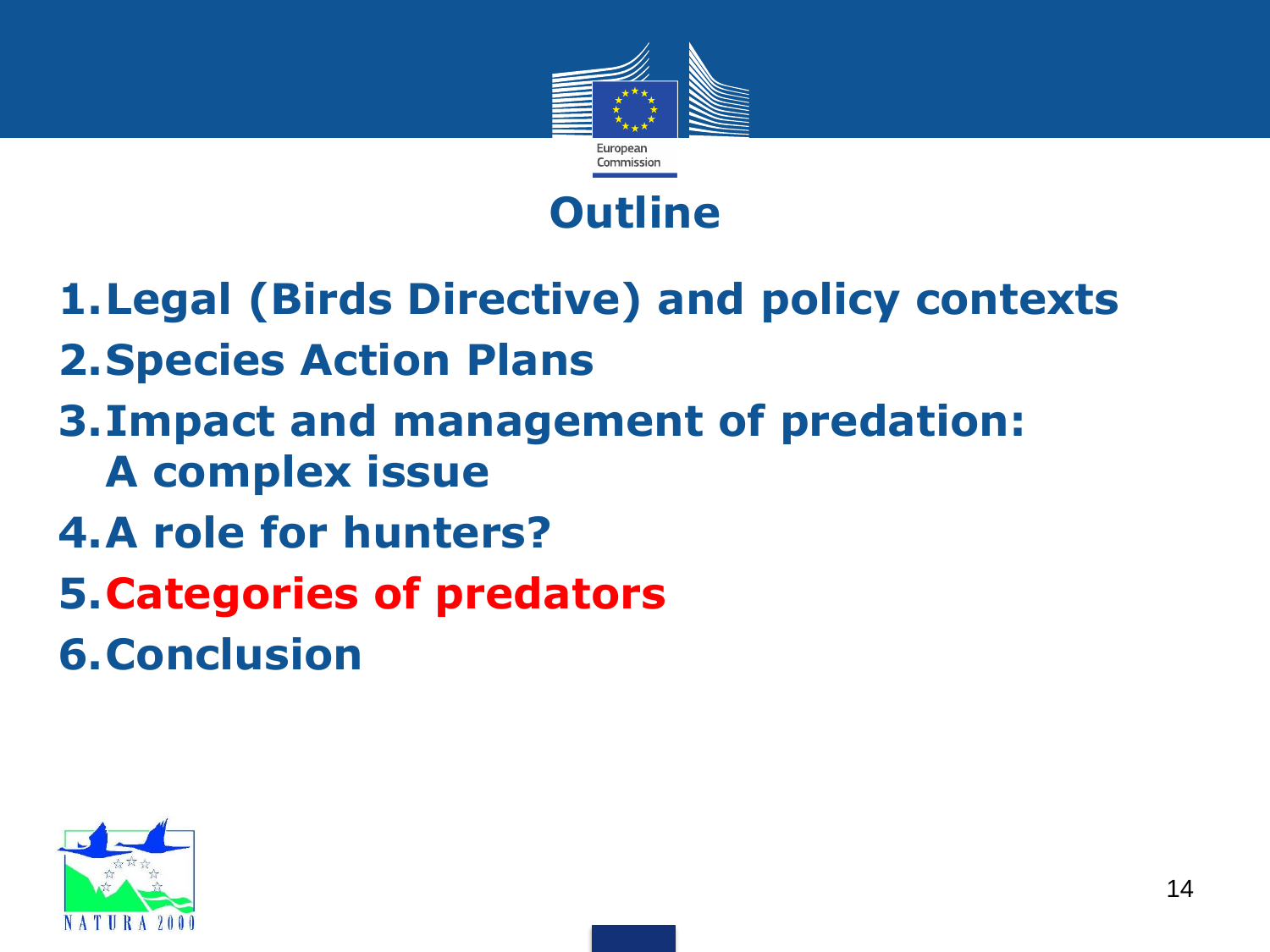

- **1. Mammals out of the scope of EU legislation**: Fox, Stoat, etc… and Wild Boar!
- **2. Huntable birds**: during the hunting season, outside the hunting season  $\Rightarrow$  careful application of Art. 9 of the Birds Directive,
- **3. Non-huntable birds**: => careful application of Art. 9 of the Birds Directive,
- **4. Invasive species**: EU Regulation 1143/2014 on Invasive Alien Species and national legislation.



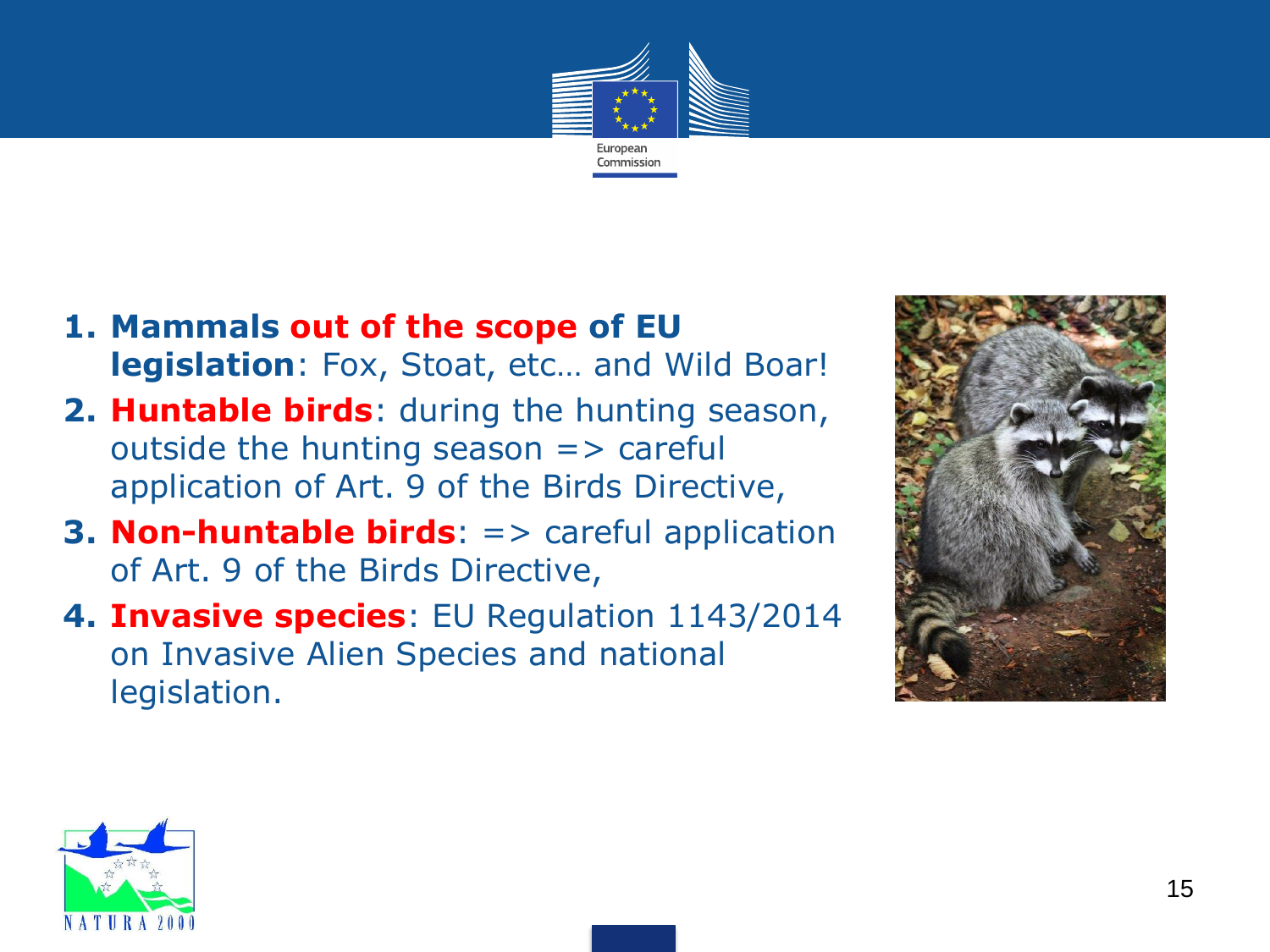





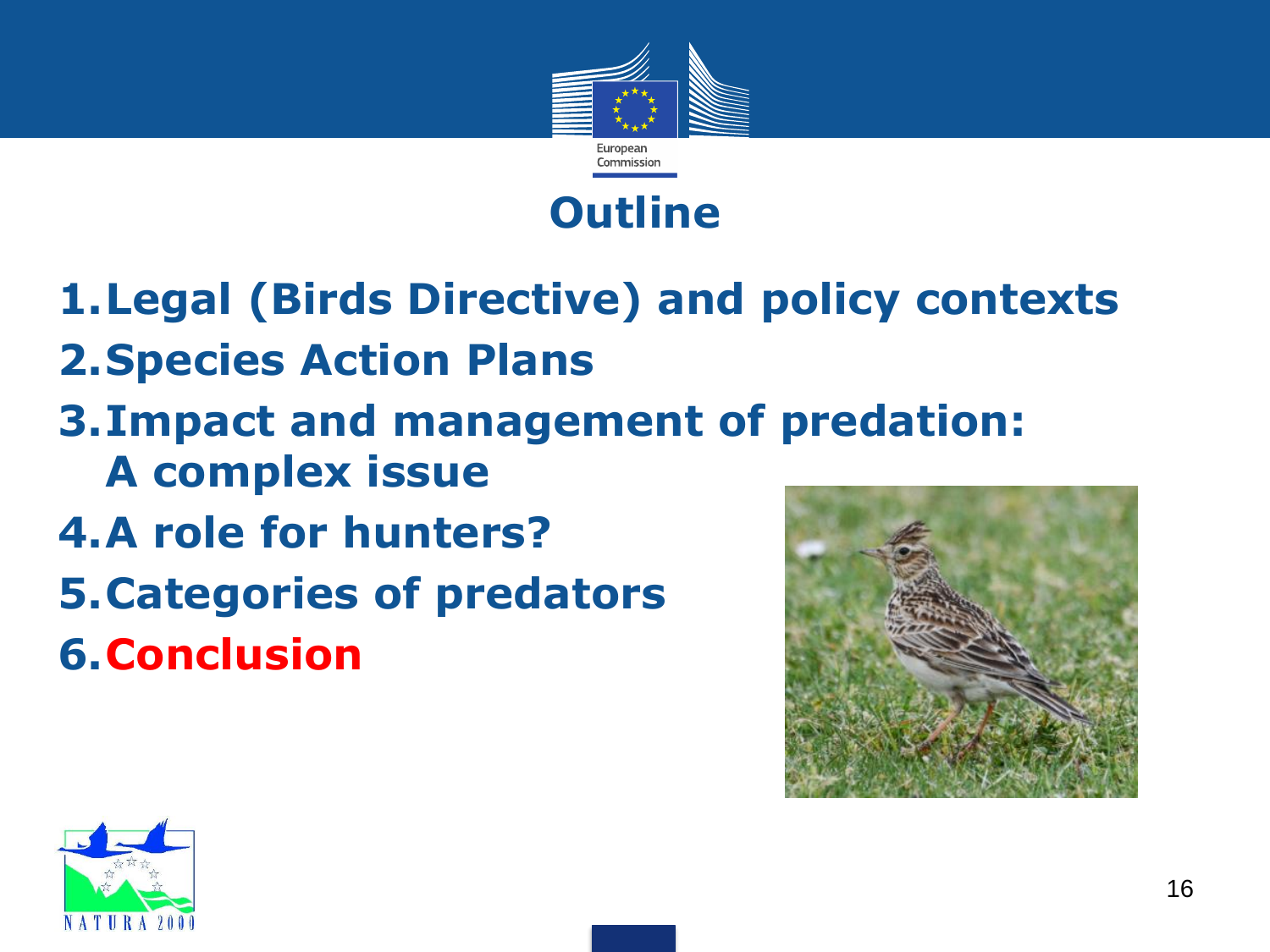

- **1. Urgent to act for meadow birds** in a strategic way,
- **2. Sensitive** issue,
- 3. Possible to act in the **context of the Birds Directive**,
- **4. Integrated management** that deals with pressures and threats in a joined up way,
- **5. Careful intervention** and co-operation,
- 6. Useful but difficult **role for hunters**.



Protégeons les